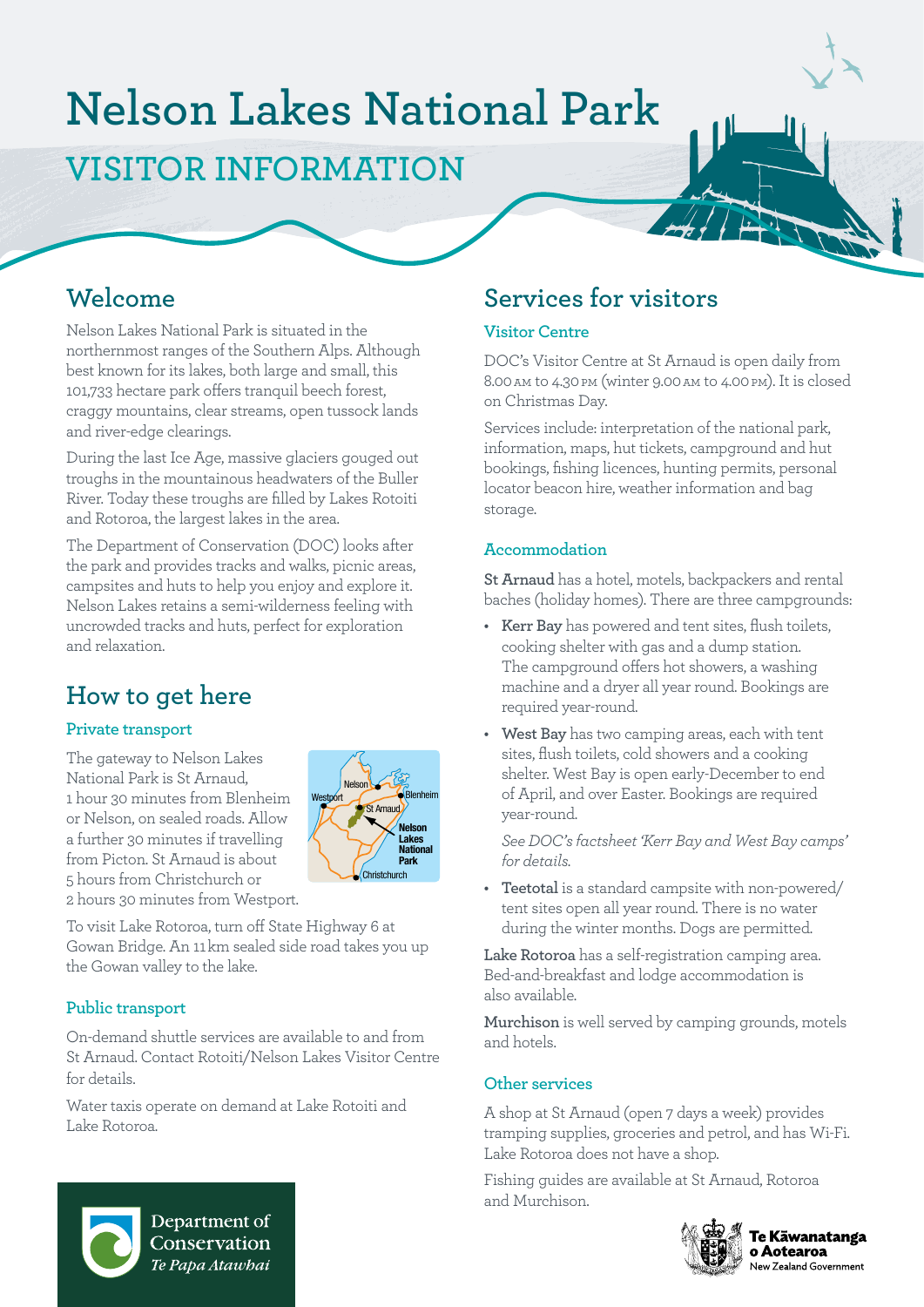### Rotoiti Nature Recovery Project

Although native flora and fauna are protected in the park, introduced pests are a threat. Native species, such as roa/great spotted kiwi, tīeke/saddleback and mohua/ yellowhead, have disappeared from the region. Others are in decline, including kea, kākā, rifleman, gecko and the giant land snail.

The Rotoiti Nature Recovery Project is one of six 'mainland island' projects established by DOC. From Kerr Bay, the project extends south along the eastern lake shore and up to the St Arnaud Range. Most of the project's area can be seen from the viewpoint of Pourangahau / Mount Robert car park.

With the assistance of a voluntary group, the Friends of Rotoiti, DOC manages over 5,000 hectares of native honeydew beech forest. These forests can support large numbers of native birds because the honeydew scale insect provides an energy source for nectar-feeding birds, and 'masting' (mass seed production that occurs every 2–6 years) provides food for seed-eating birds.

Reducing the numbers of introduced pests (such as possums, stoats, ferrets, weasels, rats, mice, wild cats and wasps) has allowed native species to recover. Roa have been returned to the area with the hope that they will build a viable population.

Longfin eels are protected in Lakes Rotoiti and Rotoroa – you may see them congregating at the jetties. They grow very slowly in the cold water, so females may be up to 90 years old before they migrate back to Tonga for breeding. Do not feed the eels.

### Volunteering

The Rotoiti Nature Recovery Project has volunteer rangers from far and wide, who help check and clear traps, monitor species and assist with kiwi health checks.

During the summer there are volunteer opportunities for hut wardens and camp hosts in the Nelson Lakes National Park.

Information and application forms for all positions are available at **[www.doc.govt.nz](http://www.doc.govt.nz)**



#### **Track grades**

#### **Walking track**

Gentle walking from a few minutes to a day.

#### **Framping track**

Mostly unformed but with track directional markers, poles or cairns. Backcountry skills and experience required.

#### *k* Route

Unformed, suitable only for people with high-level backcountry skills and experience.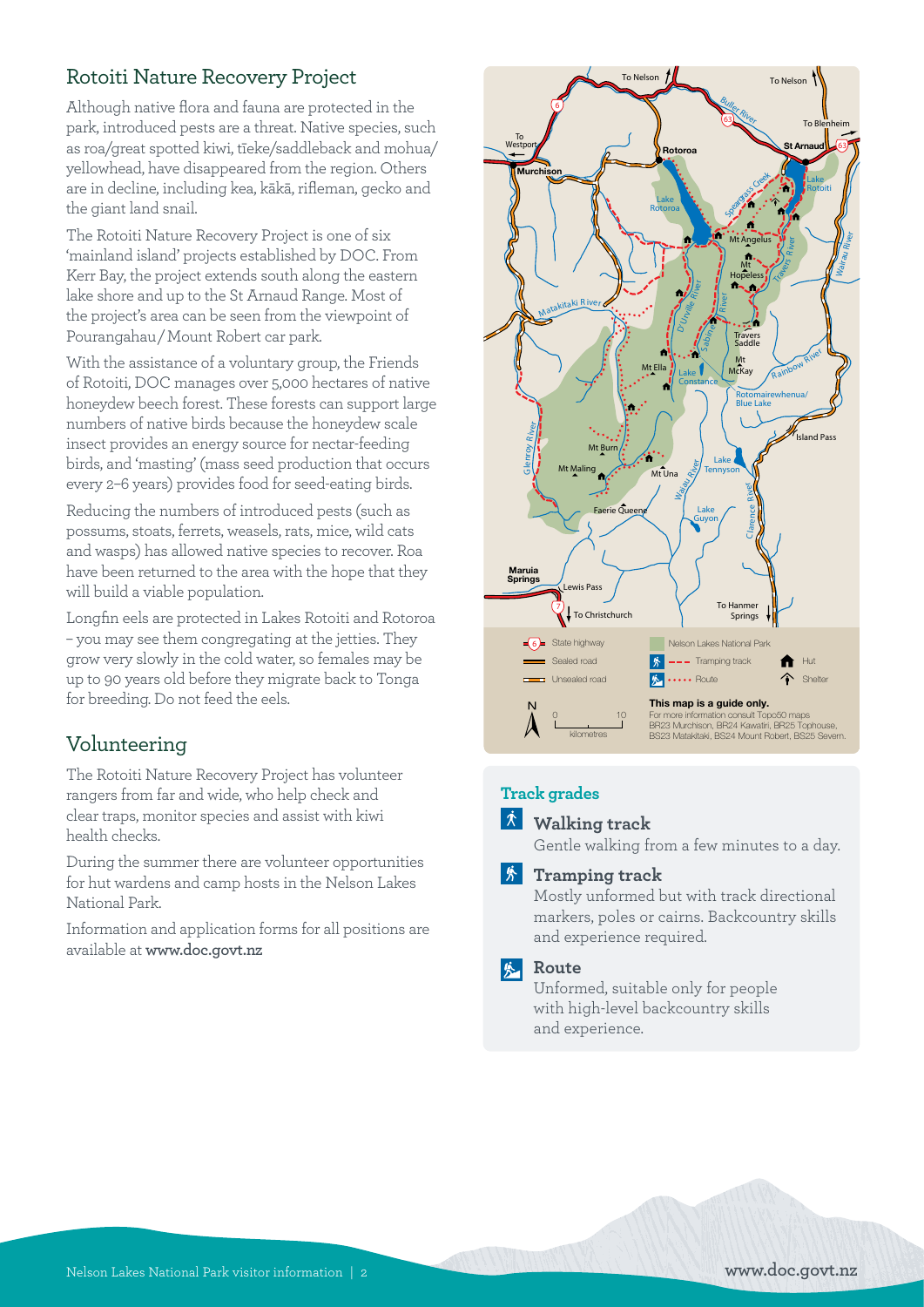# **What to do**

### Walking

There are a variety of walks and tracks to suit all levels of fitness and experience, from gentle lakeside strolls to steep climbs and backcountry tramping.

*See DOC's 'Walks in Nelson Lakes National Park' brochure for details.*

### **St Arnaud walks**

A variety of short and long walks extend into the park from the village. Your choice may be a gentle, lakeedge stroll on the Brunner Peninsula Nature Walk or a climb to view the spectacular panorama from the Mt Robert Circuit or the St Arnaud Range. All walks are signposted and well marked. Firm footwear and warm waterproof clothing are recommended.

### **Lake Rotoroa**

A couple of short walks at this picturesque lake explore the tall forests and the lake shore.

### **图 & Travers–Sabine circuit**

This 80 km circuit reaches deep into the national park among 2,000 m-high mountains, remote lakes and fields of tussock. A highlight of the journey is the alpine pass Poukirikiri / Travers Saddle (1,780 m above sea level).

This tramping track is well marked, with bridges over most streams. There are seven huts along the way. Sturdy boots and a good standard of fitness are recommended. Warm, waterproof clothing is essential. Rotomairewhenua/Blue Lake, the 'clearest freshwater lake in the world', is a popular side trip. Some side trips are classified as routes.

*See DOC's 'Travers–Sabine Circuit' brochure for details.*

#### **Robert Ridge/Lake Angelus**

Sharp ridges contrast with gentle alpine meadows, while in the Angelus Basin, the welcome refuge of Angelus Hut nestles beside mountain lakes. There are various access points and path choices.

*See DOC's 'Angelus Hut Tracks and Routes' brochure for details.*

# **For Araroa (The Long Pathway)**

The 113 km Waiau Pass section of Te Araroa connects the Travers–Sabine Circuit and Blue Lake Track with the St James Walkway. This section requires good backcountry skills, maps and a high standard of gear. On the high passes in the park the snow may linger well into summer.

### **Matakitaki and Glenroy valleys**

If you want a more remote experience, these valleys provide access to the far corners of the park.

# **Other activities**

## **Hunting**

Red deer and chamois are the main game animals; hunting them is encouraged. Each hunter requires a permit, available from the Visitor Centre, any DOC office in the Nelson/Marlborough region, and the DOC website. Only high velocity centre-fire rifles are permitted – no shotguns or .22 rifles.

### **Example 3** Skiing and climbing

In good snow years, excellent ski touring opportunities are available along the Robert Ridge. Adjacent to the National Park, Rainbow Ski Area offers a variety of slopes for ski enthusiasts.

The park has many peaks 2,000 metres or higher that offer a challenge to climbers.

#### **Ext** On the water

Water sports are very popular on both lakes; jetties and launching ramps are provided. Kayaks and canoes can be hired from Rotoiti Water Taxis all year round. Power boating on the rivers in the park and waterskiing at Lake Rotoroa are not permitted. Jet skis and similar personal watercraft are prohibited on both lakes.

#### **Swimming**

Swimming is allowed in all of the park's lakes. During the summer there is a swimming raft located between the two jetties at Kerr Bay.

### **Four-wheel driving**

There are a number of 4WD options in the nearby areas: Beebys Knob (bookings required), Porika Road and Rainbow Road.

### **Mountain biking**

Close to the park are some excellent mountain bike tracks: Teetotal Flat with tracks available for all abilities, the Rainbow Road (112 km to Hanmer Springs), Porika Track, Braeburn Road and Beebys Knob.



Mountain bikes are not permitted on the Nelson Lakes National Park tracks.